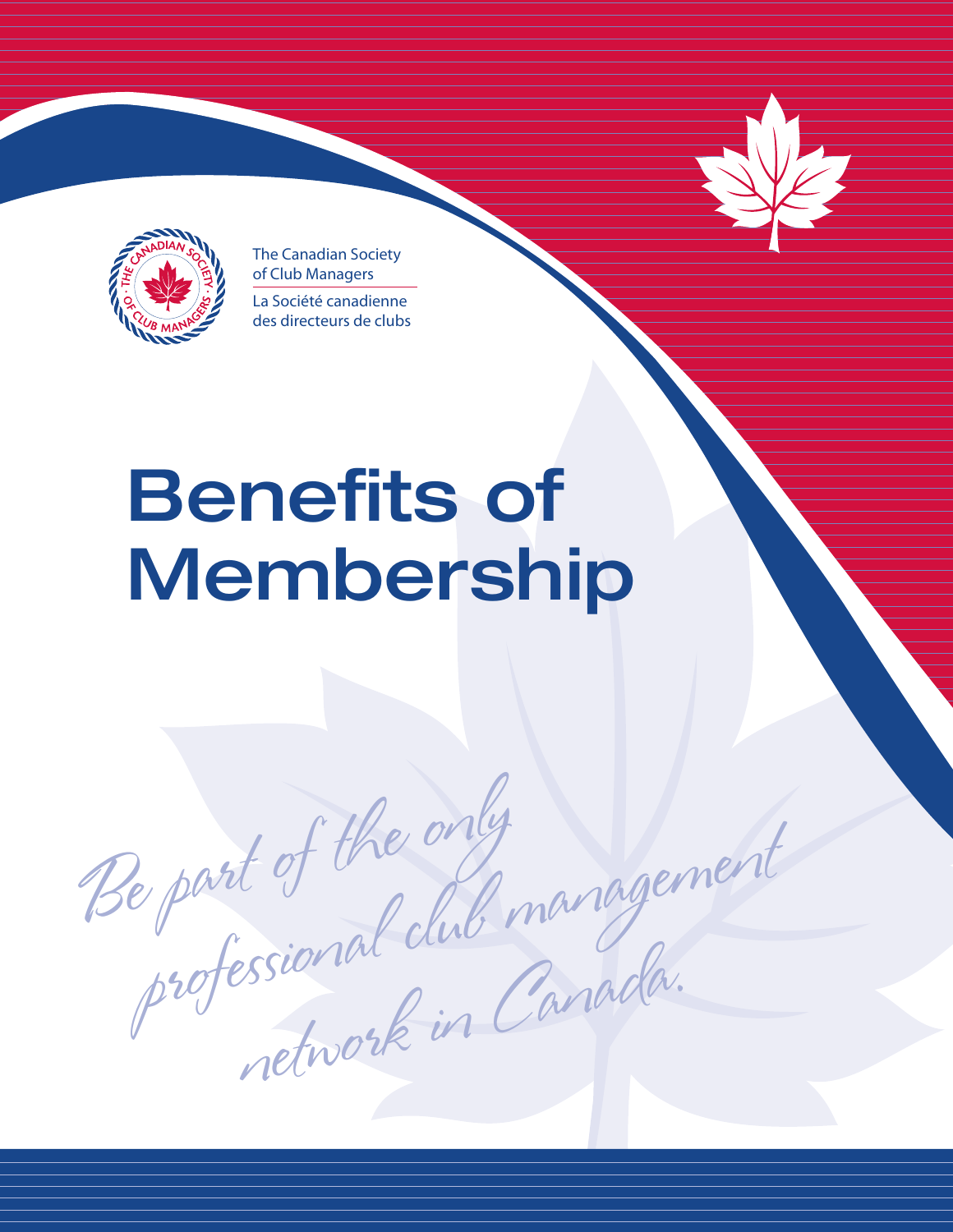# **CSCM's Mission**

The Canadian Society of Club Managers develops, promotes and supports the profession of club management.

Established in 1957, the Canadian Society of Club Managers is the national professional society for those individuals involved in the club management profession in Canada. While the majority of Society members are the general managers/chief executive officers/chief operating officers and senior staff of a variety of clubs, it also includes Assistant Managers, Controllers, Food and Beverage Managers, among others who are interested in and pursuing a career in club management.

Of our approximately 550 members, over 70% are from golf clubs and/or country clubs, 10% from city clubs, 7% from recreation and leisure clubs, and the remainder from a variety of sports, fitness, curling and other types of clubs. The majority of these clubs are private or semi-private and represent over 300 clubs across Canada.

*"The Canadian Society of Club Managers*

*provides me the ability to call any manager from any club across Canada and garner accurate and pertinent information about any aspect of club operations. It also provides fantastic ongoing educational opportunities through the regional, national and international (world conference) on club management."*

Neil Rooney, CCM Chief Operating Officer The Glencoe Golf & Country Club When you become a member of the CSCM, you join a group of people who actively cooperate to improve the state of knowledge and under she can be. People who are committed to managing their operations effectively

### **In return for this commitment, CSCM offers you:**

- PROFESSIONAL DEVELOPMENT highly successful seminars, workshops, and conferences both nationally and regionally
- **■** INTERNATIONAL CERTIFICATION recognized internationally, The Certified Club Manager (CCM) designation evaluates the ten (10) core competencies of club management
- AWARDS a variety of annual award programs which recognizes member achievements
- COMMITTEES, ADVISORY GROUPS and TASK FORCES - sharing your expertise through active participation on committees, advisory groups and task forces is the fastest way to sharpen your management skills and build your leadership profile in the club industry
- PURCHASING PROGRAM from food and beverage to insurance, discount pricing and preferred service arrangements on the products and services members use most are available
- PUBLICATIONS a subscription to Club Manager Quarterly (CMQ) magazine and to CMAA's Club Management Magazine
- ANNUAL GM COMPENSATION REPORT annual survey and report on GM's salary, bonuses and benefits broken down by club type, revenue, region, and population

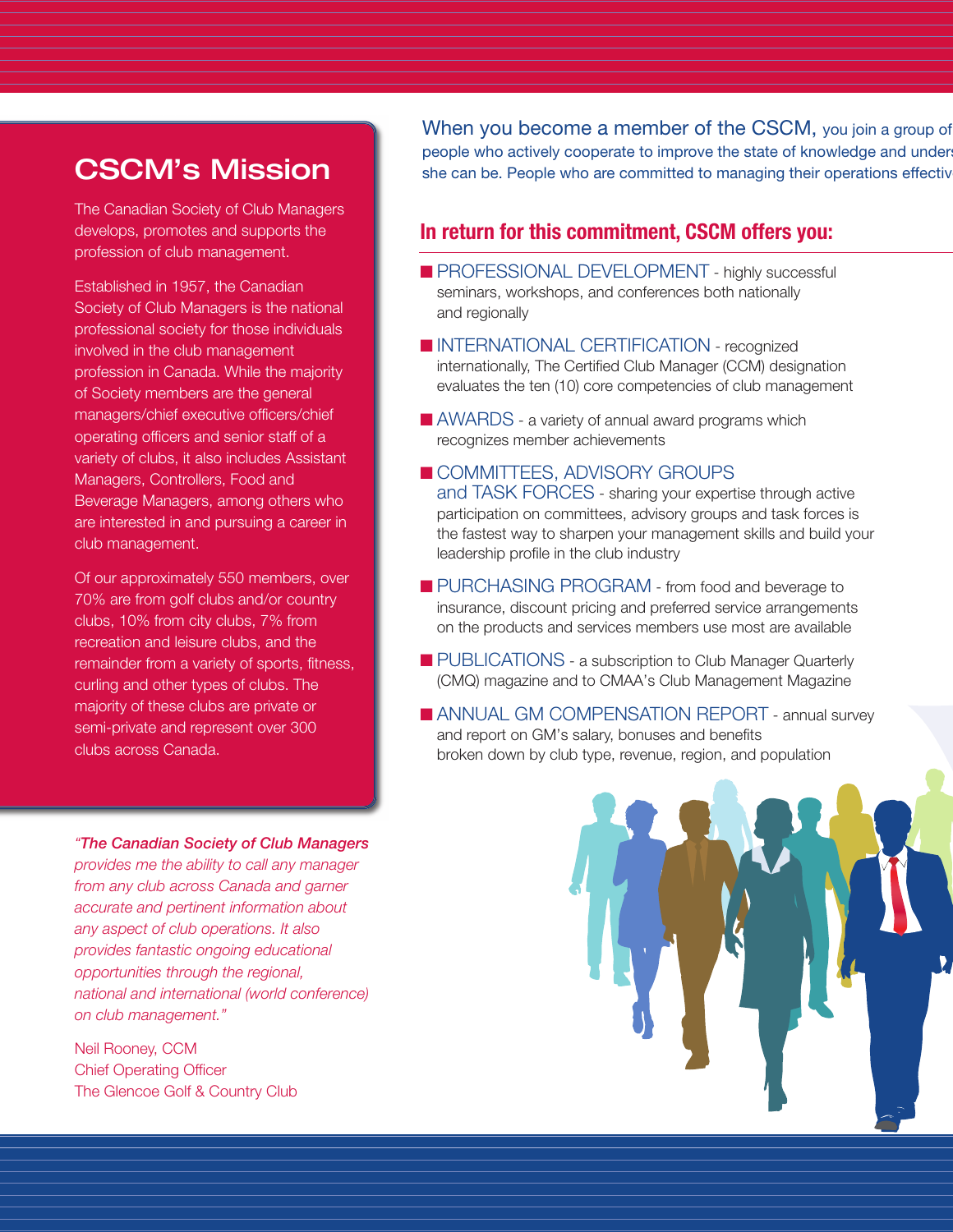people who are recognized as the leading club managers in Canada – standing of what makes a professional club manager the best that he or ely and efficiently in the best possible way.

- POSITION POSTINGS a listing of career opportunities in senior club management positions, accessible to members only
- BRANCH EVENTS branches hold regular meetings and professional development sessions focusing on networking and education
- MEMBER ROSTER AND ONLINE DIRECTORY annual complimentary copy of our annual Member Roster and access to an online Member Directory and Directory of Clubs
- COMMUNICATIONS through our website, e-newsletters and member updates and alerts we ensure a regular flow of information on current and emerging issues and developments
- WEBSITE access the "members only" section on our website for up-to-date information on club management issues and developments, and to access the member programs and services
- ONLINE RESOURCE LIBRARY access to the Resource Library, an excellent resource of articles, templates, links, and documents on club operations and management
- **■** ONLINE SUPPLIER DIRECTORY a comprehensive online database of suppliers of goods and services to our industry

■ AFFINITY PROGRAMS - benefits from the Association's expanding list of affinity partners who offer special rates and services (i.e. NEBS, HRdownloads).

## **Membership Categories**

CSCM offers nine distinct membership categories. If you are currently in a club management position, or are associated with the club management industry, you may be eligible for membership in one of these categories.

- Active
- **■** Associate
- **■** Colleague
- Faculty
- Honourary (Honourary Branch and Honourary Life)
- Inactive
- **■** International
- **■** Retired
- ■**B** Student

#### Visit **www.cscm.org**

under Membership for the criteria of each membership category and the membership application process.

*"The Canadian Society of Club Managers*

*provides me with educational, networking and professional development opportunities that assist me in leading my professional team to achieve excellence in club management. I have further developed my own skills as a professional through participation in the CSCM at both local and national board level. The more one participates in CSCM the more one benefits from membership."*

Agnes Stainton General Manager Windsor Club